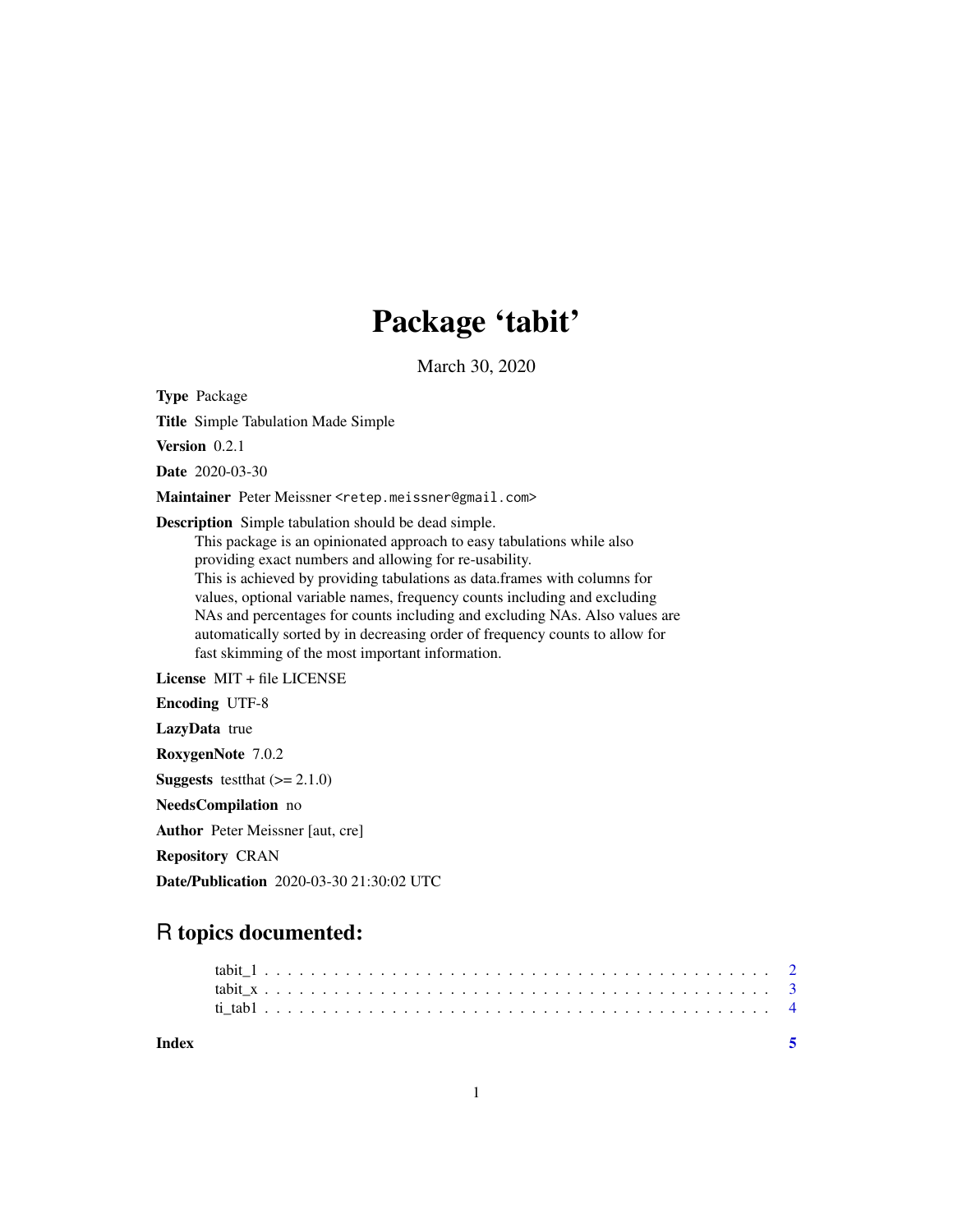<span id="page-1-0"></span>tabit\_1 *tabit\_1*

### Description

Function to do frequency tables for single vectors or to do multiple frequency tabulations one for each column.

# Usage

```
tabit_1(x, sort = 1, digits = 2, ...)## S3 method for class 'data.frame'
tabit_1(x, sort = 1, digits = 2, ..., as_df = TRUE)## S3 method for class 'list'
tabit_1(x, sort = 1, digits = 2, ..., as_d f = TRUE)## Default S3 method:
tabit_1(
 x,
  sort = 1,
 digits = 2,
 useNA = "always",
 pct = TRUE,na_to_char = TRUE,
  ...
\mathcal{E}
```
#### Arguments

| $\mathsf{x}$ | the thing to be tabulated                                                                                                  |
|--------------|----------------------------------------------------------------------------------------------------------------------------|
| sort         | should                                                                                                                     |
| digits       | the number of digits to round percentages to                                                                               |
| $\ddots$     | further optional arguments passed through to methods                                                                       |
| as_df        | if more than one vector has been tabulated at once, should the results be com-<br>bined into a data.frame before returning |
| useNA        | how to handle NAs, defaults to "always" to always include NA as category                                                   |
| pct          | add percentage columns                                                                                                     |
| na_to_char   | transform NA values to "NA" character string or not, defaults to TRUE                                                      |

## Value

Returns a data frame with columns .variable (the variable the values stem from), .value (the values tabulated by), .count (the number of times a value occurred), .pct (the percentage that value occurred excluding NAs) and .pct\_incl\_na (the percentage that value occurred including NAs)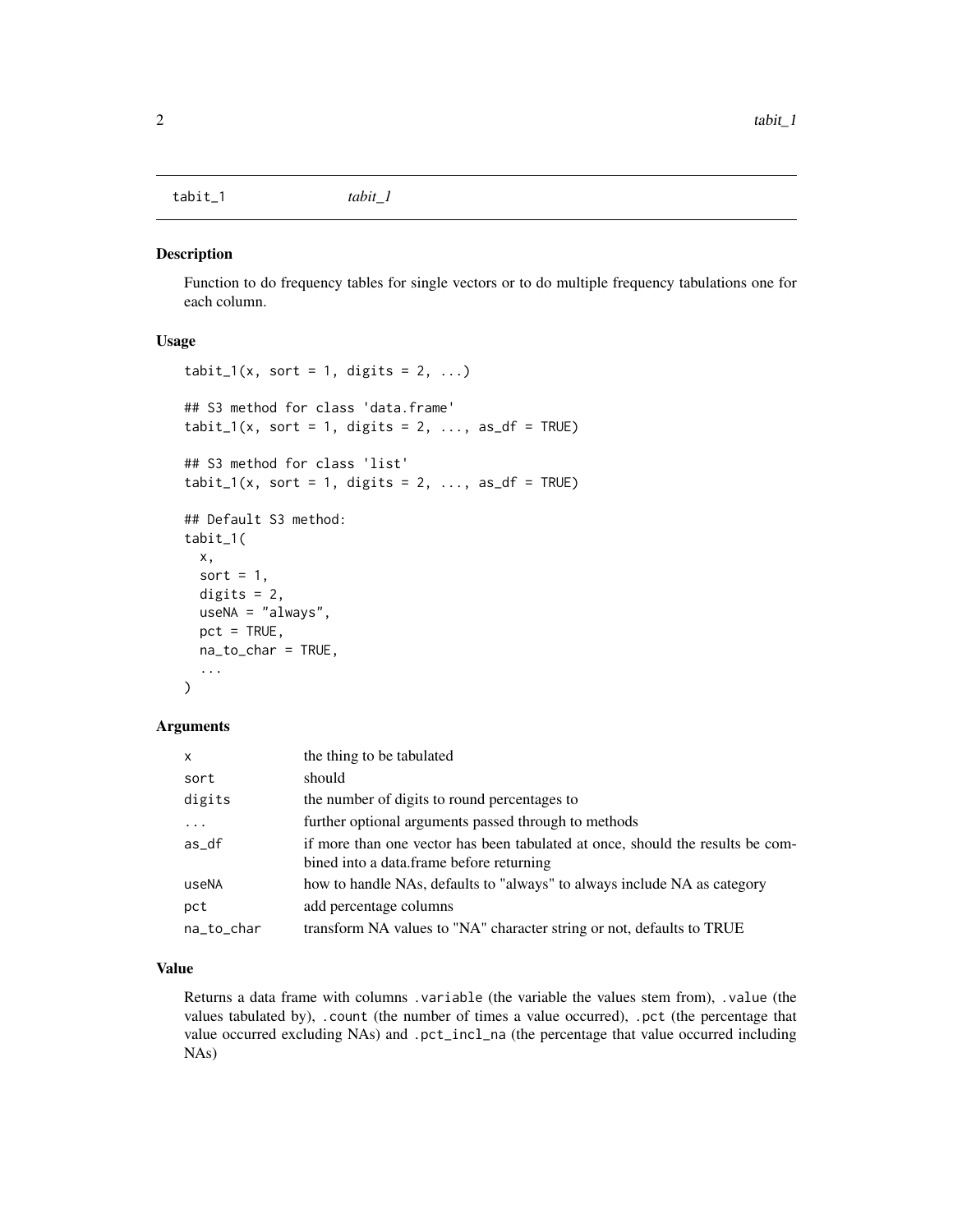#### <span id="page-2-0"></span> $\tanh_x$  3

# Examples

|      | tabit_1(mtcars\$cyl) |                         |    |    |       |                  |  |  |  |  |  |  |  |  |  |
|------|----------------------|-------------------------|----|----|-------|------------------|--|--|--|--|--|--|--|--|--|
| ##   |                      | variable .value .count. |    |    |       | .pct pct_incl_na |  |  |  |  |  |  |  |  |  |
| ## 3 |                      |                         | 8  | 14 | 43.75 | 43.75            |  |  |  |  |  |  |  |  |  |
| ## 1 |                      |                         | 4  | 11 | 34.38 | 34.38            |  |  |  |  |  |  |  |  |  |
| ## 2 |                      |                         | 6  |    | 21.88 | 21.88            |  |  |  |  |  |  |  |  |  |
| ##4  |                      |                         | ΝA | Ø  | NA.   | 0.00             |  |  |  |  |  |  |  |  |  |

|        | $tabit_1(mtcars[, c("cyl", "am")])$ |     |           |    |           |                                              |  |  |  |  |  |  |  |  |  |
|--------|-------------------------------------|-----|-----------|----|-----------|----------------------------------------------|--|--|--|--|--|--|--|--|--|
|        |                                     |     |           |    |           | ## .variable .value .count .pct .pct_incl_na |  |  |  |  |  |  |  |  |  |
| ## 1   |                                     | cyl | 8         |    | 14 43.75  | 43.75                                        |  |  |  |  |  |  |  |  |  |
| ##2    |                                     | cyl | 4         |    | 11 34.38  | 34.38                                        |  |  |  |  |  |  |  |  |  |
| $##$ 3 |                                     | cyl | 6         |    | 7 21.88   | 21.88                                        |  |  |  |  |  |  |  |  |  |
| ## 4   |                                     | cyl | <b>NA</b> | 0  | <b>NA</b> | 0.00                                         |  |  |  |  |  |  |  |  |  |
| ## 5   |                                     | am  | 0         | 19 | 59.38     | 59.38                                        |  |  |  |  |  |  |  |  |  |
| ## 6   |                                     | am  | 1         | 13 | 40.62     | 40.62                                        |  |  |  |  |  |  |  |  |  |
| ##7    |                                     | am  | <b>NA</b> | 0  | <b>NA</b> | 0.00                                         |  |  |  |  |  |  |  |  |  |

| $tabit_x$ | tabit x |
|-----------|---------|
|-----------|---------|

# Description

Function for cross tabulation of variables within a data.frame or data.frame like.

# Usage

```
tabit_x(x, ..., sort = 1, digits = 2, useNA = TRUE)## S3 method for class 'data.frame'
tabit_x(x, ..., sort = 1, digits = 2, useNA = TRUE)## S3 method for class 'grouped_df'
tabit_x(x, ..., sort = 1, digits = 2, useNA = TRUE)## Default S3 method:
tabit_x(x, ..., sort = 1, digits = 2, useNA = "always")
```
# Arguments

| x       | the thing to be tabulated                            |
|---------|------------------------------------------------------|
| $\cdot$ | further optional arguments passed through to methods |
| sort    | should                                               |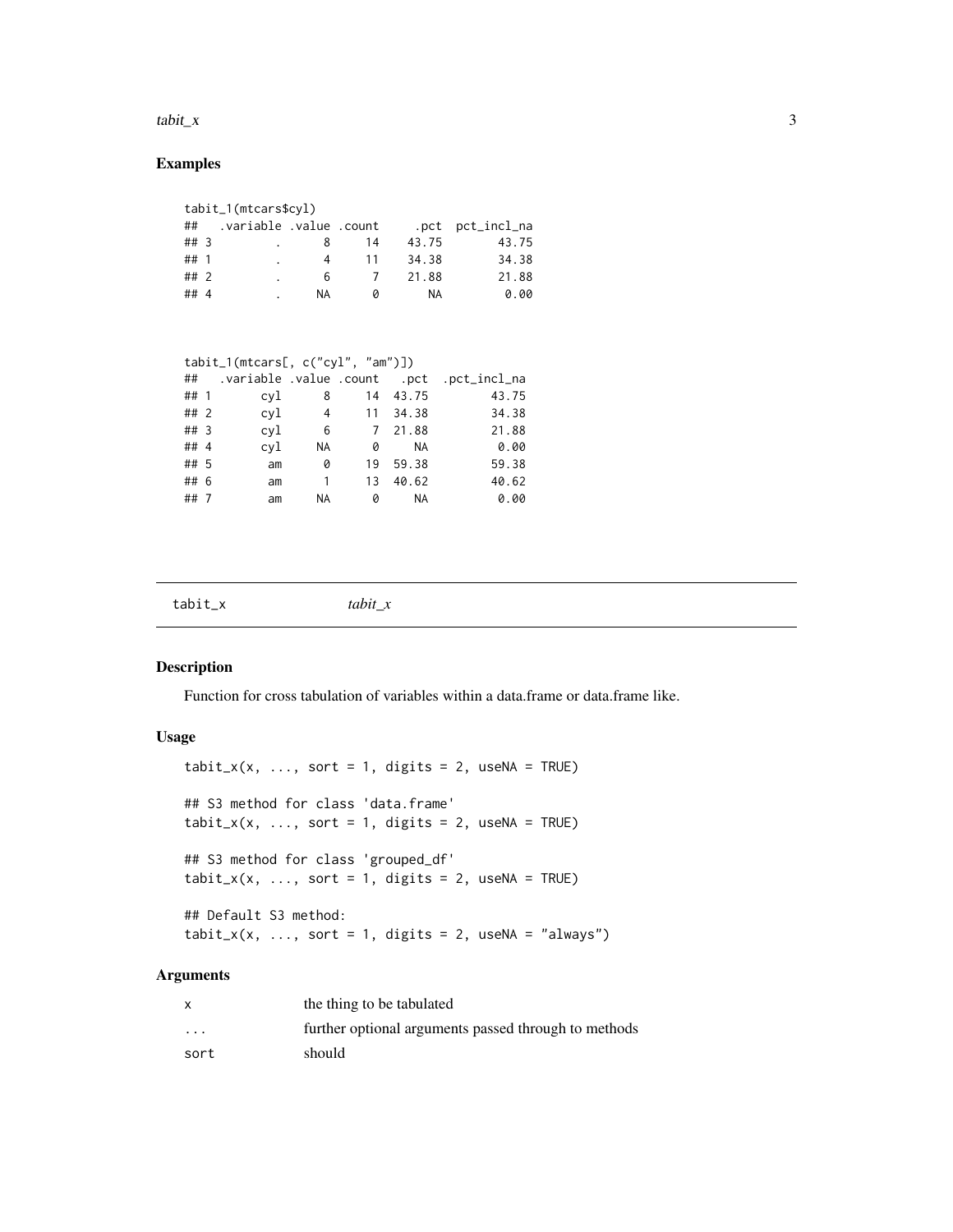<span id="page-3-0"></span>4 ti\_tab1 ti\_tab1 ti\_tab1 ti\_tab1 ti\_tab1 ti\_tab1 ti\_tab1 ti\_tab1 ti\_tab1 ti\_tab1 ti\_tab1 ti\_tab1 ti

| digits | the number of digits to round percentages to                 |
|--------|--------------------------------------------------------------|
| useNA  | whether ro us NAs as value category or not, defaults to TRUE |

# Details

The data.frame method will take all column value combination for cross tabulation while the grouped\_df method is explicitly for tibbles with group information. For those only value combinations for the group columns are relevant.

# Value

Returns a data frame with columns zero, one or more columns with value combinations to be cross tabulated by, .count (the number of times a value occurred), .pct (the percentage that value occurred excluding NAs) and .pct\_incl\_na (the percentage that value occurred including NAs)

# Examples

```
tabit_x(mtcars)
tabit_x(mtcars[, c("cyl", "am")])
```

| tah1<br>$+1$<br>$     -$ | abu |  |
|--------------------------|-----|--|
|                          |     |  |

# Description

Tabulation function that automatically performs one way tabulations as well as cross tabulations depending on the input type - inheriting from data.frame or not.

### Usage

 $ti\_tab1(...)$ 

tabit(...)

## Arguments

... parameters forwarded to tabit\_1/tabit\_df